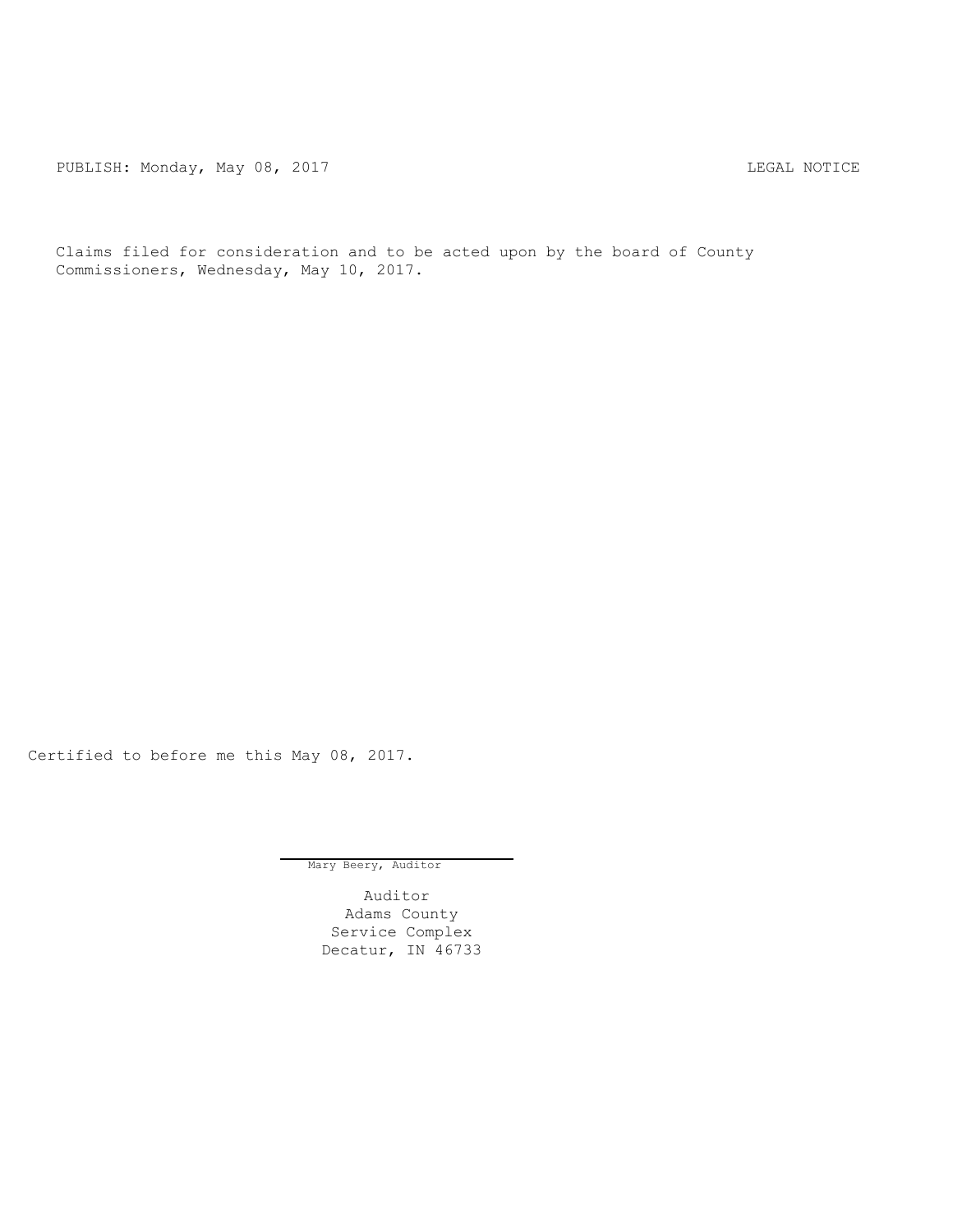

## **Claims Docket for Newspaper Adams County, Indiana**

## For Period: **4/12/2017** to **4/25/2017**

*313 W. Jefferson St. Decatur, IN 46733 (219) 724-2600*

Date Claims to be Paid: **5/10/2017**

| Vendor                               | Amount    | Vendor                                | Amount     |
|--------------------------------------|-----------|---------------------------------------|------------|
| Adams County Council On Aging, Inc.  | 2,200.00  | Adams Memorial Hospital               | 44,866.75  |
| Adams County Solid Waste             | 1.72      | Indiana Michigan Power                | 369.31     |
| Arnold Lumber Co., Inc.              | 611.67    | Berne Ready Mix                       | 9,206.79   |
| <b>Berne Police Department</b>       | 448.00    | <b>Berne Witness</b>                  | 68.80      |
| Suburban Propane LP                  | 104.50    | <b>Charles Bowers</b>                 | 2,333.33   |
| Cintas Location #338                 | 54.35     | Decatur True Value                    | 8.61       |
| Darrell Sigworth                     | 25.00     | Decatur Daily Democrat                | 286.45     |
| <b>Decatur Dental Services</b>       | 510.25    | MAXIMUS Consulting Services, Inc.     | 5,000.00   |
| Downing & Glancy Funeral Home        | 500.00    | Erie Haven                            | 1,219.70   |
| Geneva Police Department             | 72.00     | Gordon Food Service                   | 3,141.47   |
| I.C.O. Training Fund                 | 12.00     | Indiana State Police                  | 340.00     |
| Innovative Concepts                  | 475.77    | Kiess Electric                        | 155.60     |
| Landis & Sons Drainage               | 45.00     | Lehman Feed Mill                      | 160.80     |
| Mark S. Gresla, MD                   | 420.25    | Park Center, Inc.                     | 107,222.00 |
| Rhonda L. McIntosh                   | 25.00     | Roto-Rooter                           | 350.00     |
| Shifferly Dodge                      | 70.40     | Treasurer of Adams County             | 44,085.12  |
| West Payment Center                  | 1,410.59  | Imi Irving Material, Inc.             | 2,841.17   |
| Adams County Automotive Supply, Inc. | 131.99    | Mary Baker                            | 50.00      |
| Jay County REMC                      | 55.67     | Bob's Locksmith Shop                  | 19.25      |
| Chad W. Sprunger                     | 958.73    | Kristina Nichols                      | 37.29      |
| Brooks Construction Co., Inc.        | 20,627.58 | Braun's Garage, Inc.                  | 199.46     |
| Detroit Salt Company LLC             | 3,963.93  | <b>Expert Transmission</b>            | 145.98     |
| Harvest Land Co-op                   | 32.33     | Dr. Steven Bennett                    | 164.00     |
| Adams County Truck Repair, Inc.      | 304.85    | Michael G. Werling                    | 815.00     |
| Connie Ellenberger                   | 75.00     | Upper Wabash River Basin Commission   | 1,000.00   |
| Troyer's Market LLC                  | 3,518.48  | Indiana Prosecuting Attorneys Council | 400.00     |
| Harris Computer Systems              | 13,514.00 | <b>Uricks Trucking</b>                | 4,244.50   |
| Allen County Juvenile Center         | 600.00    | Bi-County Services, Inc               | 3,276.00   |
| Barnes & Thornburg                   | 2,584.00  | Alpine Falls, Inc.                    | 35.95      |
| Strahm Division of SGI Inc           | 3,556.65  | <b>Stationair's Express</b>           | 221.11     |
| <b>SunGard Public Secctor</b>        | 22,295.58 | FlexPAC                               | 569.13     |
| Indiana Clerk's Association          | 750.00    | RICOH USA, INC.                       | 130.96     |
| Paul W Rumple                        | 50.00     | Commonwealth Engineers, Inc.          | 1,459.40   |
| Decatur Ace Hardware                 | 110.29    | WM Imaging Solutions, Inc.            | 35.68      |
| Association of Indiana Counties      | 120.00    | First Response                        | 23.74      |
| Timothy L. Barkey                    | 182.84    | O'Reilly Auto Parts                   | 3.99       |
| Anna Steiner                         | 50.00     | Central Customer Charges              | 224.34     |
| Sharp School Services                | 4,800.00  | Ebberts Seed and Chemical             | 1,119.70   |
| <b>Indigital Telecom</b>             | 4,312.87  | <b>Evident Crime Scene Products</b>   | 77.88      |
| Star Insurance Agency                | 239.00    | Spanicus, LLC                         | 172.47     |
| Travelers                            | 940.80    | <b>Allstar Communications</b>         | 1,512.15   |
| Pitney Bowes, Inc.                   | 412.50    | Diehl's K9 Training Center            | 4,000.00   |
| Michael Kinder & Sons Inc            | 39,330.08 | R & C Fence Inc                       | 1,717.50   |
| Troyer Brothers, Inc.                | 157.22    | AMO Office Supplies                   | 260.16     |
| Rodney G Bollenbacher                | 50.00     | Patricia Gonzalez                     | 61.58      |
| Fratco                               | 448.71    | <b>Watch Communications</b>           | 6,710.22   |
| Correctional Counseling, Inc.        | 268.81    | U.S. Aggregates Inc.                  | 1,166.30   |
|                                      |           |                                       |            |
| HoseandFittings.Com, Inc             | 404.37    | Kristina A. Nichols/Cans for CoPays   | 99.41      |